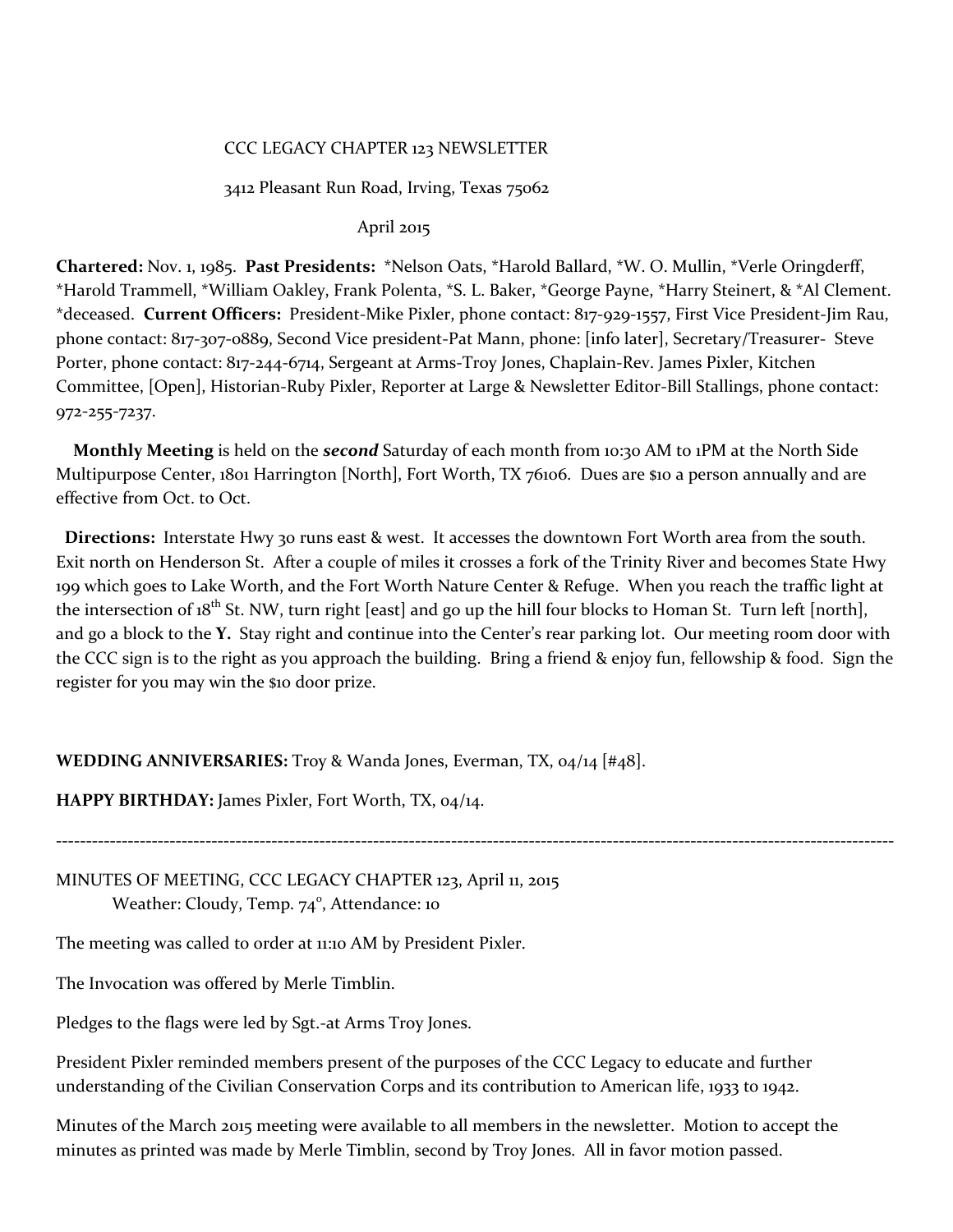Members with birthdays in April included James Pixler. Troy and Wanda Jones celebrated their 48<sup>th</sup> Wedding Anniversary on April 14<sup>th</sup>. Secretary/Treasurer Steve Porter and Marianne celebrated their 61<sup>st</sup> Anniversary on April  $3^{rd}$ . Happy Anniversary was sung by the members.

The CCC Legacy Chapter 123 on Facebook for members and other interested persons to visit and offer comments.

Members were reminded that election of officers for the CCC Legacy {National} will be scheduled soon. Ballot will appear in the July/Aug issue of CCC Legacy Journal and deadline for voting is September. The annual gather of CCC Legacy is set for 24-27 September 2015, in East Windsor, CT. Discussion of continuing efforts to have the 2016 gathering in Texas led to many questions of logistics and coordination with CCC Legacy officials. Larka Tetens agreed to chair a chapter committee concerning the 2016 gathering. Discussion of dedication day for the Memorial Project at Lake Worth resulted in a motion by Jim Rau, second by Merle Timblin, to make May 30, 2015, as official dedication day for the project. All in favor, motion passed. Further details and program for the dedication will be announced in local media and at our May  $9<sup>th</sup>$  meeting.

Slides of the Memorial Project at Lake Worth were shown and narrated by Jim Rau. This will be a lasting tribute to the CCC Boys of Camp 1816. Donations to the project are still being accepted by CCC Legacy, P.O. Box 134, Edinburg, VA 22824 or forwarded through Chapter 123 CCC Legacy, 3505 Socorro Rd., Fort Worth, TX 76116. Donations are tax deductible and should specify "Lake Worth Memorial Project."

The Can was passed and door prize drawing was won by Mike Pixler who returned the money to the chapter. Blessing for the meal was offered by Merle Timblin. Motion to adjourn was made by Merle Timblin, second by Jim Rau. President Pixler adjourned the meeting at 12:25 PM. The Kitchen Committee came up with a delicious meal as always. Our next meeting will be May 9, 2015.

Respectfully submitted,

Steve Porter, Sec/Treasurer

============================================================================

### **TO ALL: OFFICIAL ANNOUNCEMENT!!!**

YOU ARE INVITED TO THE DEDICATION CEREMONY OF THE CIVILIAN CONSERVATION CORPS (CCC) LEGACY LAKE WORTH MEMORIAL PROJECT.

Who: THE "BOYS" OF THE CCC AND CCC COMPANY 1816, SP-31-T.

When: SATURDAY, 30 MAY, 2015, AT 10:00 A.M.

Where: FORMER CAMPSITE OF CCC COMPANY 1816 (Watercress Rd. & Peninsula Club Circle)

HOPE TO SEE YOU THERE. "THE CCC IS FOREVER"

Sincerely, yours in service,

Mike Pixler, President CCC Legacy Chapter 123 3116 Indian Gap St. Weatherford, TX 76087 817-929-1557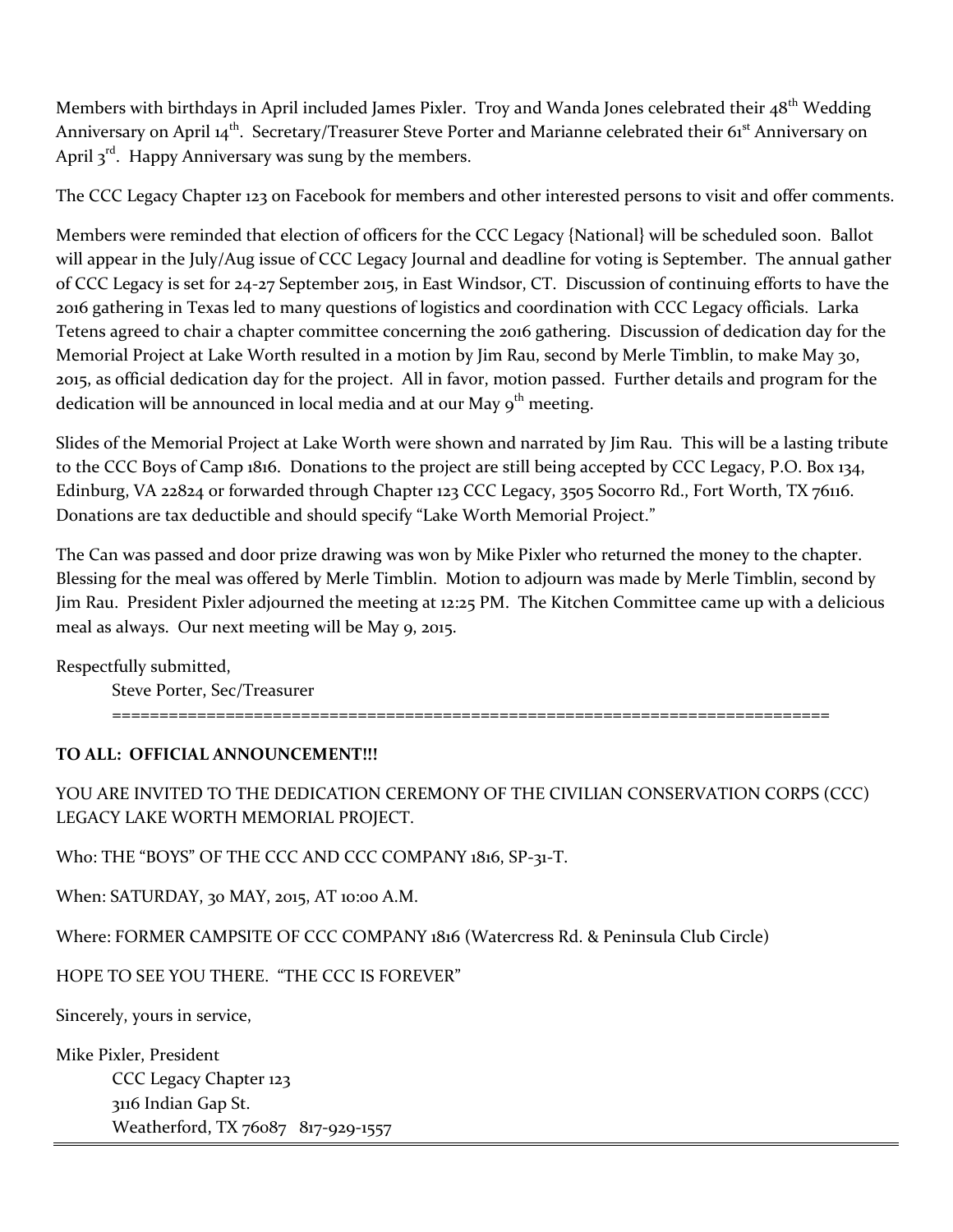### **CHAPTER ETERNAL**

We recently received word from Barbara Brown, a family friend, that member and CCC "Boy" Morris Taylor of Keller, Texas, passed away this last January 30<sup>th</sup> at age 90. He served in the 3Cs in Arizona and Pennsylvania. During World War II Morris served in the Army in England as a medical records clerk. He is survived by his wife, Marjorie. They were married in England in 1945, she being a war bride. He re-enlisted then and served on occupation duty in Germany for two years so he could bring his new bride back to the U.S. Marjorie told Mrs. Brown they celebrated 69 years of marriage, possibly due to it was a long way home to return to her mother's!

 $\overline{\phantom{a}}$ 

We also learned that this past March, we lost probably our oldest "Boy," Norman C. Horton of St. Paul, Minnesota, age 99 <sup>1</sup>/<sub>2</sub>. Mr. Horton had a full and interesting life, and we thank our CCC Legacy President Joan Sharpe for sending along a portion of his obituary which, we understand, was written by his longtime secretary. He had auto parts businesses in both St. Paul and in Orlando, Florida. He was born in Wisconsin and the family moved to Rochester, Minn., where they were in the restaurant business until the market crash of 1929. Norm joined the CCC and worked in camps in the North Woods of Minnesota, in temperatures of 40-50° below zero. When he got out at age 19 there were still no jobs to be had, so he rode the rails west to California to pick fruit. He told of riding the rails as a hobo; how to carry his possessions in a bedroll over his shoulder, leaving the hands free to pull yourself aboard freight cars. He wrote: "There were hundreds of bums, hundreds, on every freight train. I couldn't believe it. It was hard to get a car by yourself." He and his fellow hobos found a few days work here and there; often living on food they found in the trains. He once ate nothing but canned blueberries for days on end he recalled. He joined the Army during World War II and worked state side. He did undercover work for the Government while working at Ford's Willow Run Bomber Plant. He got into the auto parts business in 1950 and gradually expanded. He married twice, had seven children, 10 step-children, 19 grandchildren, and 22 great-grandchildren. His professed secret to a long life was, "Don't drink, don't smoke, work hard and believe in God."

### **WE CONTINUE WITH HOMER COZBY'S STORY IN THE CCC**

## *In last month's article he gave us an overview of the 1930s and the start of the CCC. Here he takes us along as he joins the service.*

========================================================================================

The afternoon sun beat down on me out of a cloudless sky. I was returning to our farm house after a fruitless search for small game animals suitable as meat for our table. In the years of the Great Depression, any kind of edible meat was considered a fair meal for the family. It was late April, 1940, and days were long. There had been little rain again this year, and the lands that came to be known as the "Dust Bowl" lay barren and ravaged. At times the western sky would darken with an ominous haze, and even at mid-day boiling clouds of dust could hide the sun for days accompanied by stinging sandstorms. Grassy shoots and spring flowers would wither and burn in the hot, dry winds as if nature had gone berserk in its abuse by man, and it had been so going on to four years.

As a farm family, our crops had been sparse to none. Maybe some drought stunted hay for the animals, a bit of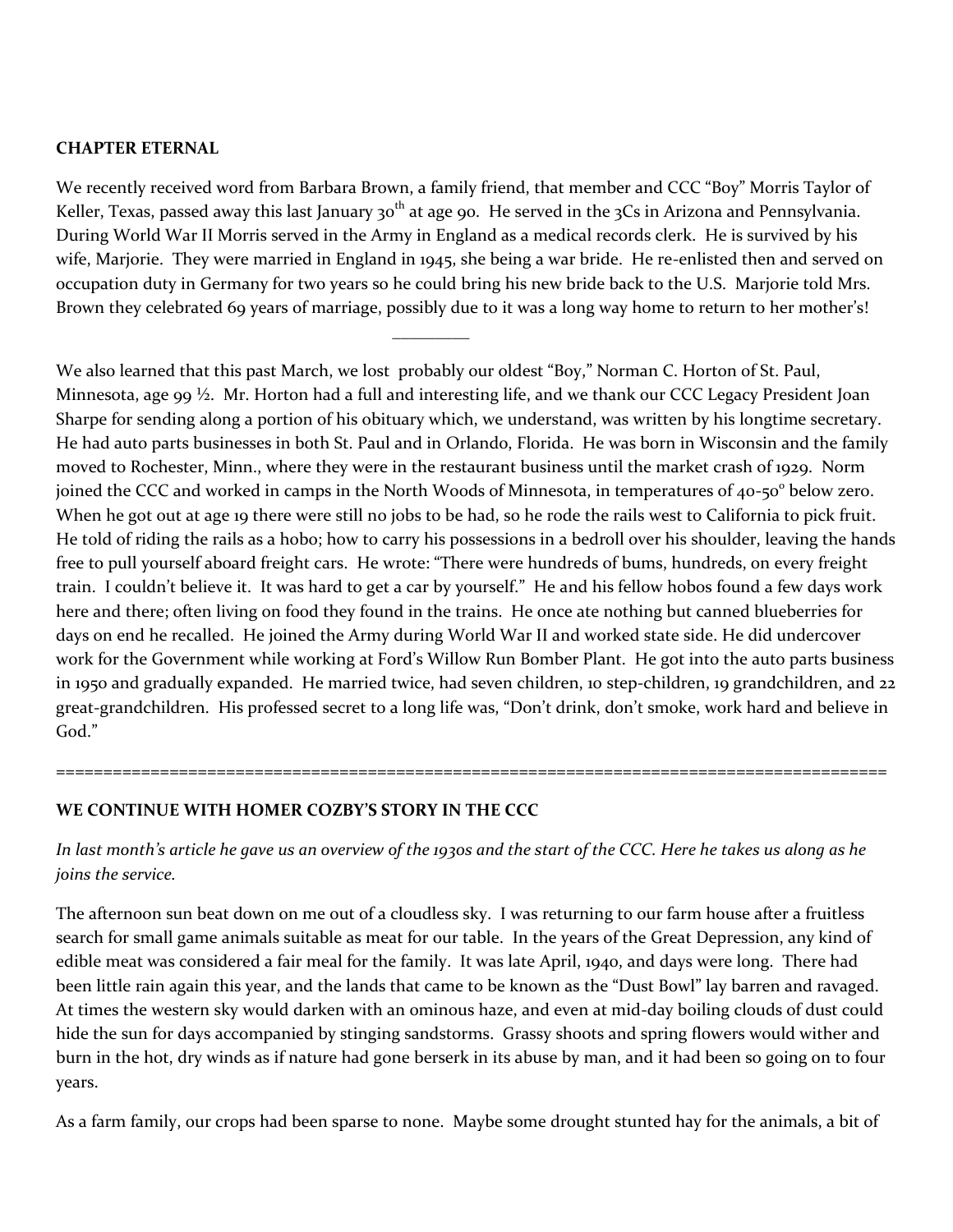Vegetable garden stuff to supplement food staples bought in town. My father had turned to cutting and supplying firewood to people in the nearby town. At age 18, I had become gaunt and lean-muscled as an animal. Helping my father saw and split the oak wood that we cut off our leased farmland, gave me a usually unsuppressed appetite. At times we ate rabbits, squirrels, birds and even armadillos to survive those dry years.

Dad and I had just that morning cut a full wagon load of firewood which he had hauled to town with the old mule team. As I came into the house, mother was seated, talking to a man, a stranger to me, but I found that he was a county agent that had come to grant me the opportunity of enrolling in the Civilian Conservation Corps – the CCC. After questioning us, he informed that I would soon receive a notice to report to the county seat for entry into the Corps.

Soon I and about 20 other men my age were trucked to our county seat of Brownwood, Texas. There we were sworn into the CCC, and late that day, were put aboard a train coach with about 100 other men from the surrounding area. We had our few personal articles, and were given, what looked to us, a huge sack lunch which was to last us for three days and two nights travel across Texas, New Mexico, and into Arizona where I was to spend the coming year as a CCC tree monkey, soil soldier, and other names we came to be known by.

The old steam locomotive was slow, creeping through town after town with long stops for no apparent reason we could see. There was no air conditioning and it being November, coal dust from the engine seeped into our coach. I had a coal cinder in one eye, a croupy cough, and a sleepy headache. When we finally stopped at the small Arizona town of Wilcox, we were tired, dirty and hungry. We were hurried off the train, loaded into Army trucks, and driven at high speeds over rough dirt roads for another 35 miles. We went up through a narrow gorge into a great mountain canyon; crossed a clear, running stream, and came onto the parade grounds of old Camp NP-9A, designated as CCC Company 828 at Douglas, Arizona, year 1940.

I hardly remember my meal that night. I was sick, cold and feverish. My luck was to draw a cot, only inches away from a huge coal-burning stove that was supposed to heat 1600 sq. feet of barracks space containing 60 men. I tumbled into my bunk and hardly closed my eyes when an older enrollee came to fill the already flaming stove. That was to happen time and again that night. The monstrous stove glowed red-hot almost close enough to sear by aching face. I lay sweating in my long-handled drawers, coughing and retching through the night. Next morning and through the following days, I coughed, wheezed and shook with fever. Not knowing of possible sick call and medicine at the camp infirmary, I stumbled on through clothing issues, indoctrinations, formations for instructions and further issues. Finally almost total exhaustion took over and I slept fitfully through another night as that same camp member shoveled fuel into the fire-breathing demon at my side. Bathing and shaving had helped my appearance, so no one questioned me of my ailing. I stood or sat through course after course of designation, denotation and demonstrations. After another night or two of heated misery, one enrollee's hitch was terminated, which left an empty bunk which I gratefully accepted. During the day my bunk was beginning to look neat and uniform, food in the mess hall was tasting great, including plenty of syrup and pancakes. My government issue great wool overcoat, necessary in high mountain winters, fit me like a tent; the brogan army shoes pinched my toes; but I kept thinking I will survive. With fever gone and now a light of adventure and expectation alive in me again, I began to enjoy the close comradery of men and barracks life. With the coal stoker gone, I began sleeping well and looked ahead to life in the beautiful mountains of the Chiricahua National Monument. My first job with the Park Service was carrying great, round stones for 50 feet or